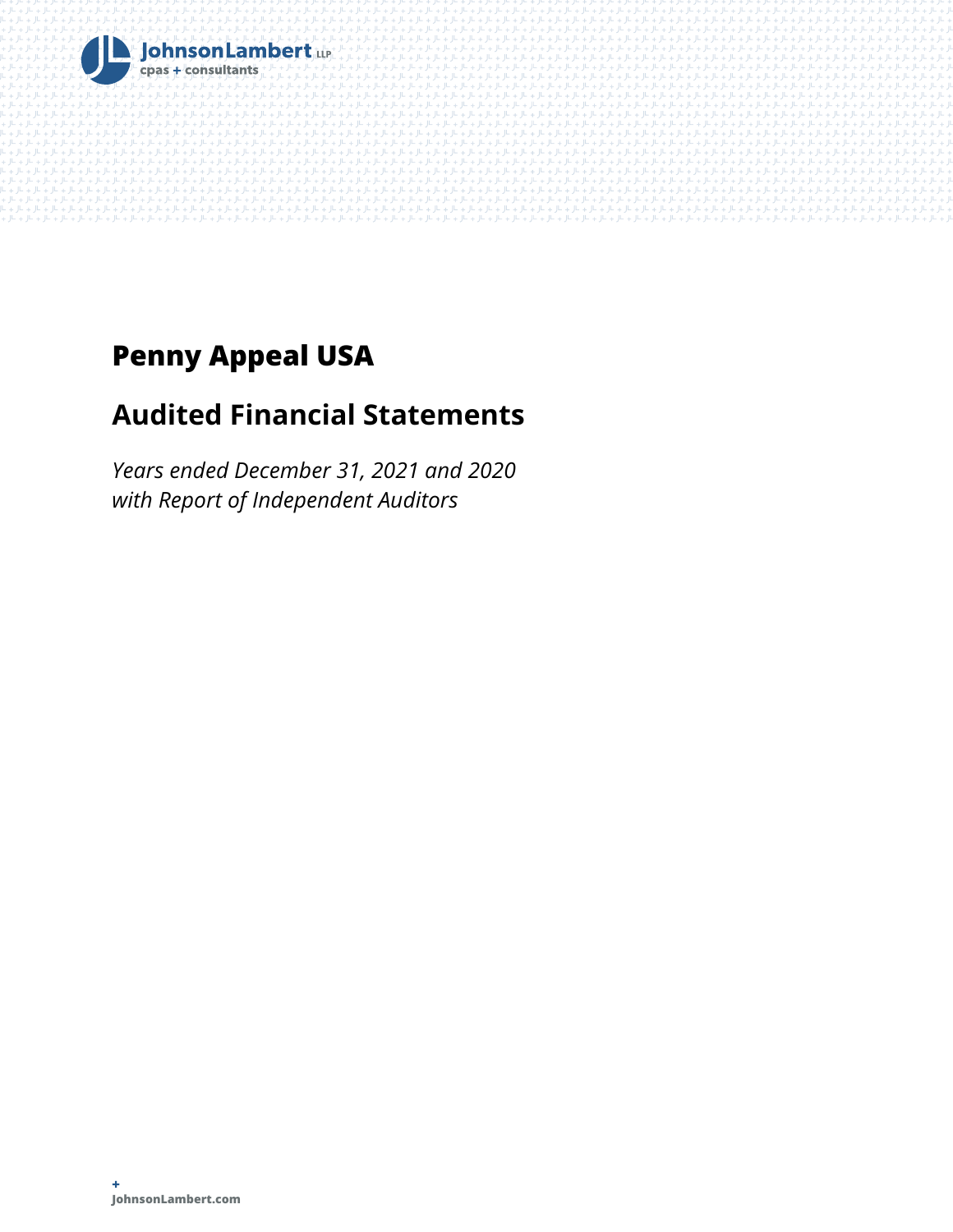## Audited Financial Statements

Years ended December 31, 2021 and 2020

#### **Contents**

|--|

### Audited Financial Statements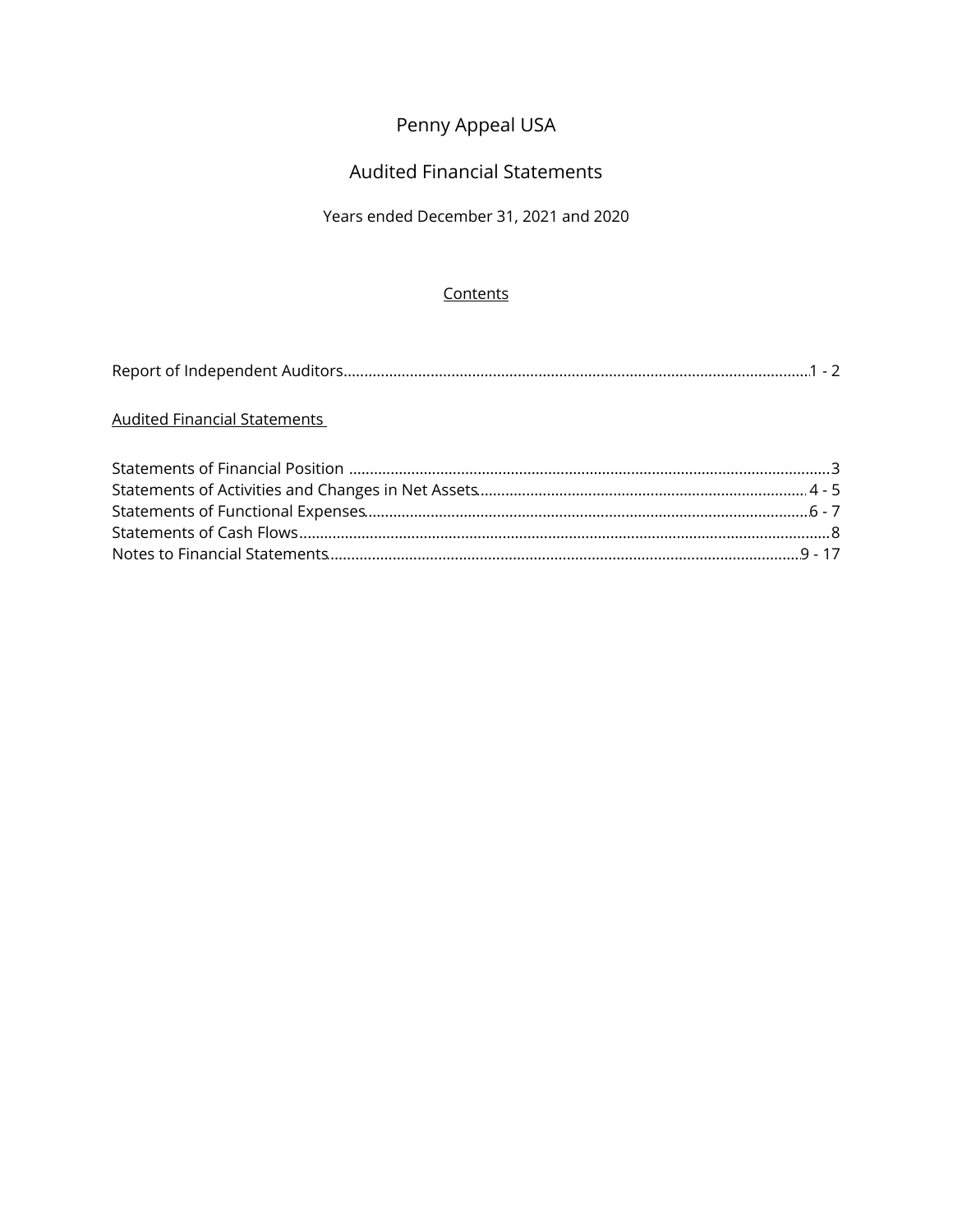

### Report of Independent Auditors

Board of Directors Penny Appeal USA

#### *Opinion*

We have audited the financial statements of Penny Appeal USA (the Organization), which comprise the statements of financial position as of December 31, 2021 and 2020, and the related statements of activities and changes in net assets, functional expenses and cash flows for the years then ended, and the related notes to the financial statements.

In our opinion, the accompanying financial statements present fairly, in all material respects, the financial position of the Organization as of December 31, 2021 and 2020, and the changes in its net assets and its cash flows for the years then ended in accordance with accounting principles generally accepted in the United States of America.

#### *Basis for Opinion*

We conducted our audits in accordance with auditing standards generally accepted in the United States of America (GAAS). Our responsibilities under those standards are further described in the Auditor's Responsibilities for the Audit of the Financial Statements section of our report. We are required to be independent of the Organization and to meet our other ethical responsibilities, in accordance with the relevant ethical requirements relating to our audits. We believe that the audit evidence we have obtained is sufficient and appropriate to provide a basis for our audit opinion.

#### *Responsibilities of Management for the Financial Statements*

Management is responsible for the preparation and fair presentation of the financial statements in accordance with accounting principles generally accepted in the United States of America, and for the design, implementation, and maintenance of internal control relevant to the preparation and fair presentation of financial statements that are free from material misstatement, whether due to fraud or error.

In preparing the financial statements, management is required to evaluate whether there are conditions or events, considered in the aggregate, that raise substantial doubt about the Organization's ability to continue as a going concern for one year after the date that the financial statements are available to be issued.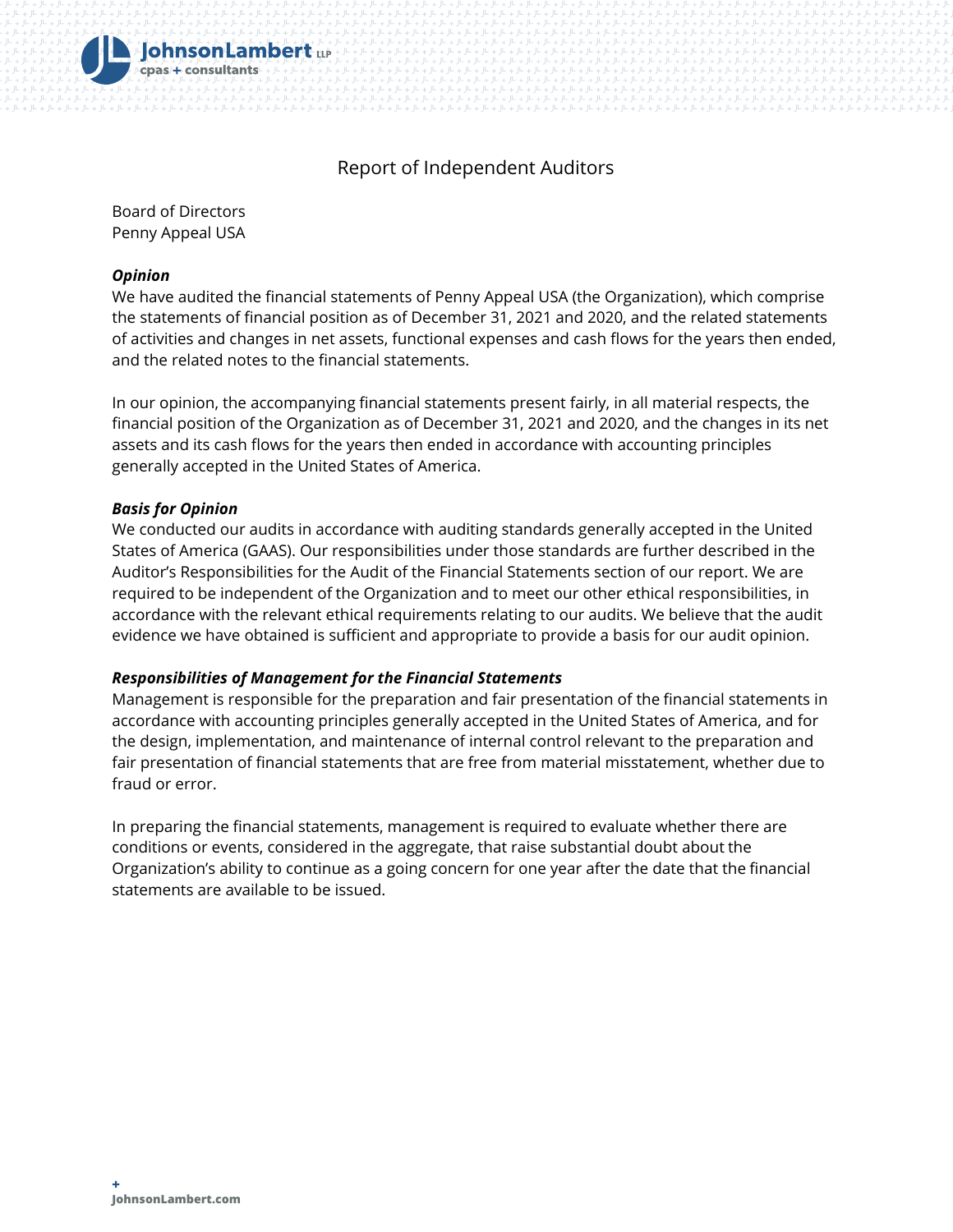#### *Auditor's Responsibilities for the Audit of the Financial Statements*

Our objectives are to obtain reasonable assurance about whether the financial statements as a whole are free from material misstatement, whether due to fraud or error, and to issue an auditor's report that includes our opinion. Reasonable assurance is a high level of assurance but is not absolute assurance and therefore is not a guarantee that an audit conducted in accordance with GAAS will always detect a material misstatement when it exists. The risk of not detecting a material misstatement resulting from fraud is higher than for one resulting from error, as fraud may involve collusion, forgery, intentional omissions, misrepresentations, or the override of internal control. Misstatements are considered material if there is a substantial likelihood that, individually or in the aggregate, they would influence the judgment made by a reasonable user based on the financial statements.

In performing an audit in accordance with GAAS, we:

- Exercise professional judgment and maintain professional skepticism throughout the audit.
- Identify and assess the risks of material misstatement of the financial statements, whether due to fraud or error, and design and perform audit procedures responsive to those risks. Such procedures include examining, on a test basis, evidence regarding the amounts and disclosures in the financial statements.
- Obtain an understanding of internal control relevant to the audit in order to design audit procedures that are appropriate in the circumstances, but not for the purpose of expressing an opinion on the effectiveness of the Organization's internal control. Accordingly, no such opinion is expressed.
- Evaluate the appropriateness of accounting policies used and the reasonableness of significant accounting estimates made by management, as well as evaluate the overall presentation of the financial statements.
- Conclude whether, in our judgment, there are conditions or events, considered in the aggregate, that raise substantial doubt about the Organization's ability to continue as a going concern for a reasonable period of time.

We are required to communicate with those charged with governance regarding, among other matters, the planned scope and timing of the audit, significant audit findings, and certain internal control–related matters that we identified during the audit.

Schuson Jambert LLP

Park Ridge, Illinois March 25, 2022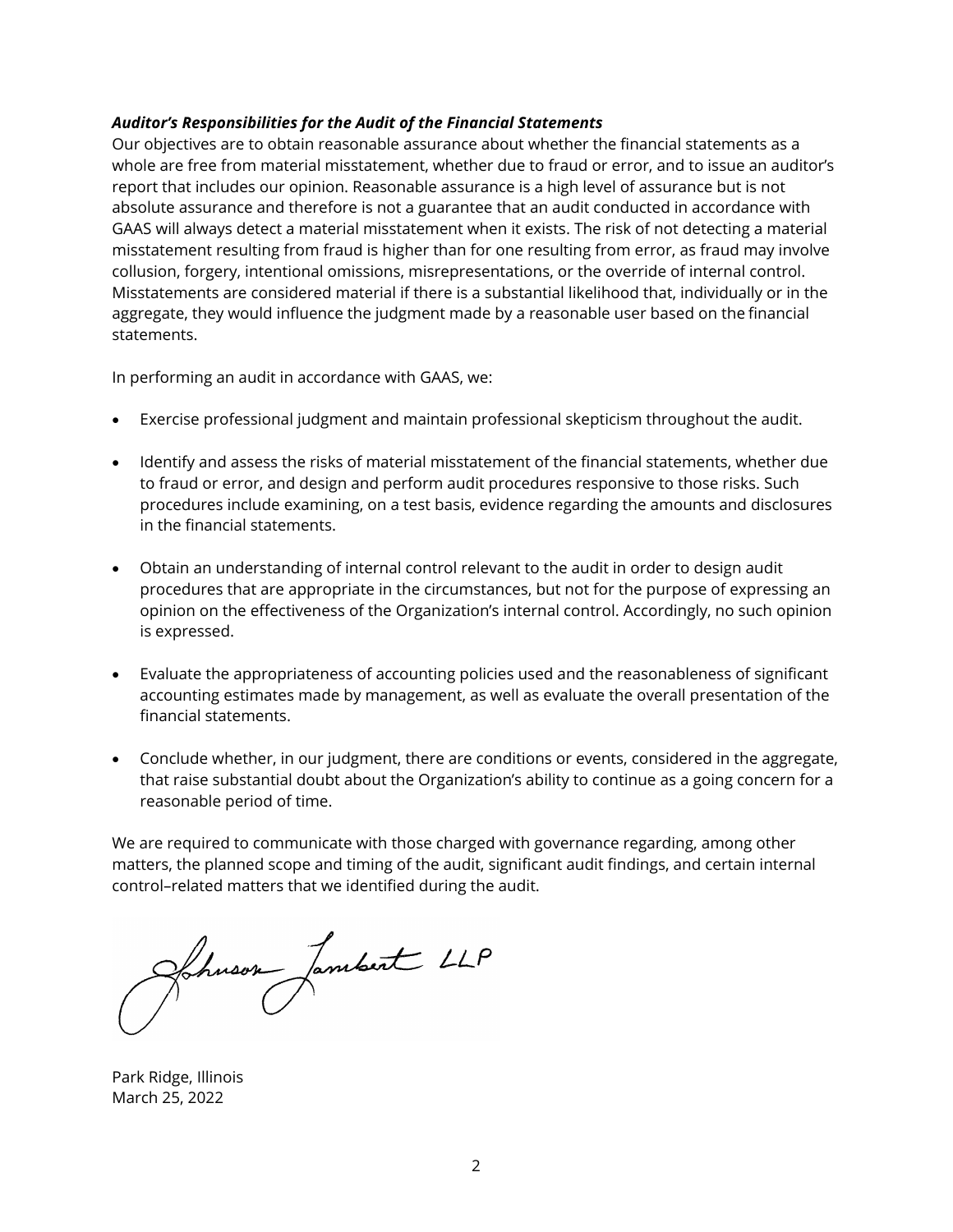## Statements of Financial Position

#### As of December 31, 2021 and 2020

|                                                                 |           | 2020        |    |             |  |
|-----------------------------------------------------------------|-----------|-------------|----|-------------|--|
| <b>Assets</b>                                                   |           |             |    |             |  |
| Current assets                                                  |           |             |    |             |  |
| Cash and cash equivalents                                       | \$        | 4,585,937   | \$ | 3,145,378   |  |
| Grants and accounts receivable, net                             |           | 265,625     |    | 118,684     |  |
| Prepaid expenses and other assets                               |           | 65,511      |    | 182,815     |  |
| <b>Total current assets</b>                                     |           | 4,917,073   |    | 3,446,877   |  |
| Non-current assets                                              |           |             |    |             |  |
| Fixed assets:                                                   |           |             |    |             |  |
| Property and equipment                                          |           | 258,372     |    | 163,327     |  |
| Less: accumulated depreciation                                  |           | (89, 373)   |    | (70, 452)   |  |
|                                                                 |           | 168,999     |    | 92,875      |  |
| Deposits                                                        |           | 8,985       |    | 18,007      |  |
| <b>Total assets</b>                                             |           | 5,095,057   |    | 3,557,759   |  |
| <b>Liabilities and net assets</b><br><b>Current liabilities</b> |           |             |    |             |  |
| PPP loan payable, current portion                               | \$        |             | \$ | 86,340      |  |
| Accounts payable and accrued expenses                           |           | 91,953      |    | 249,402     |  |
| Deferred revenue                                                |           | 40,029      |    | 30,348      |  |
| Subgrants payable                                               |           | 1,495,208   |    | 710,158     |  |
| <b>Total current liabilities</b><br>Non-current liabilities     |           | 1,627,190   |    | 1,076,248   |  |
| PPP loan payable                                                |           |             |    | 120,127     |  |
| <b>Total liabilities</b>                                        |           | 1,627,190   |    | 1,196,375   |  |
| Net assets                                                      |           |             |    |             |  |
| Without donor restrictions<br>Without donor restriction         |           |             |    |             |  |
|                                                                 |           | (1,889,322) |    | (1,307,286) |  |
| Board designated                                                |           | 2,008,394   |    | 995,830     |  |
| Total without donor restriction                                 |           | 119,072     |    | (311, 456)  |  |
| With donor restriction                                          |           | 3,348,795   |    | 2,672,840   |  |
| Total net assets                                                |           | 3,467,867   |    | 2,361,384   |  |
| Total liabilities and net assets                                | <u>\$</u> | 5,095,057   | \$ | 3,557,759   |  |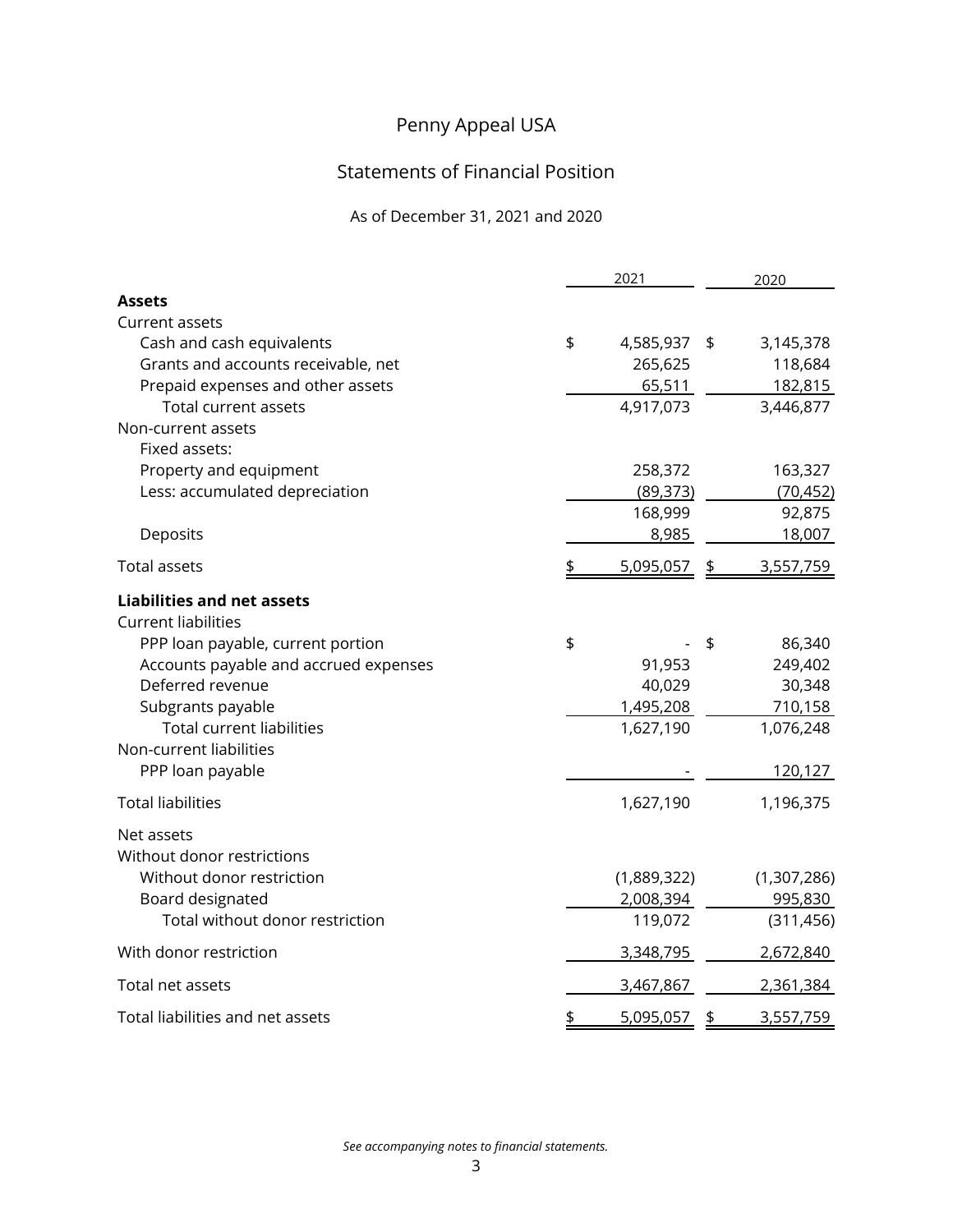## Statement of Activities and Changes in Net Assets

|                                       | Without donor<br>restrictions |                  |     | With donor<br><u>restrictions</u> |      | <b>Total</b> |
|---------------------------------------|-------------------------------|------------------|-----|-----------------------------------|------|--------------|
| <b>Revenue</b>                        |                               |                  |     |                                   |      |              |
| Contributions and grants              | \$                            | 1,494,412        | -\$ | 6,097,314                         | - \$ | 7,591,726    |
| In-kind contributions                 |                               | 1,041,640        |     |                                   |      | 1,041,640    |
| Recoverable grants                    |                               | 147,260          |     |                                   |      | 147,260      |
| Interest income                       |                               | 280              |     |                                   |      | 280          |
| PPP loan gain on debt forgiveness     |                               | 427,658          |     |                                   |      | 427,658      |
| Special events                        |                               | 60,221           |     |                                   |      | 60,221       |
| Other income                          |                               | 188,121          |     |                                   |      | 188,121      |
| Net assets released from restrictions |                               | 5,421,359        |     | (5,421,359)                       |      |              |
| Total revenue                         |                               | 8,780,951        |     | 675,955                           |      | 9,456,906    |
| <b>Expenses</b>                       |                               |                  |     |                                   |      |              |
| Program services                      |                               | 5,962,937        |     |                                   |      | 5,962,937    |
| Management and general                |                               | 366,141          |     |                                   |      | 366,141      |
| Fundraising                           |                               | 2,021,345        |     |                                   |      | 2,021,345    |
| Total expenses                        |                               | 8,350,423        |     |                                   |      | 8,350,423    |
| Change in net assets                  |                               | 430,528          |     | 675,955                           |      | 1,106,483    |
| Net assets, beginning of the year     |                               | <u>(311,456)</u> |     | 2,672,840                         |      | 2,361,384    |
| Net assets, end of the year           |                               | <u>119,072</u>   |     | 3,348,795                         | \$   | 3,467,867    |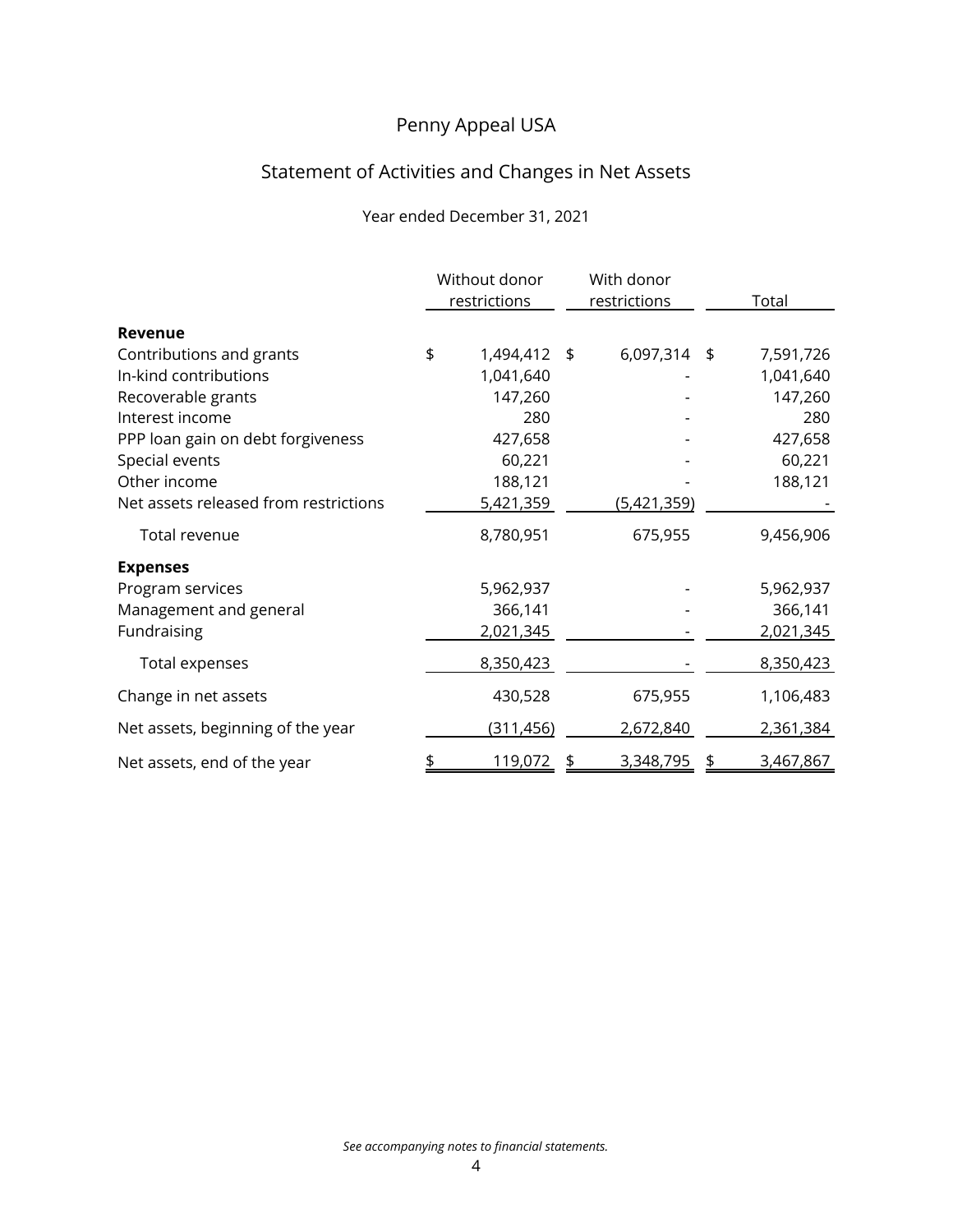## Statement of Activities and Changes in Net Assets

|                                       | Without donor<br><u>restrictions</u> |            |            | With donor<br>restrictions |     | Total     |
|---------------------------------------|--------------------------------------|------------|------------|----------------------------|-----|-----------|
| Revenue                               |                                      |            |            |                            |     |           |
| Contributions and grants              | \$                                   | 1,525,166  | $\sqrt{2}$ | 7,022,253                  | -\$ | 8,547,419 |
| In-kind contributions                 |                                      | 512,124    |            |                            |     | 512,124   |
| Interest income                       |                                      | 331        |            |                            |     | 331       |
| Special events                        |                                      | 16,486     |            |                            |     | 16,486    |
| Other income                          |                                      | 54         |            |                            |     | 54        |
| Net assets released from restrictions |                                      | 6,235,933  |            | (6,235,933)                |     |           |
| Total revenue                         |                                      | 8,290,094  |            | 786,320                    |     | 9,076,414 |
| <b>Expenses</b>                       |                                      |            |            |                            |     |           |
| Program services                      |                                      | 6,681,800  |            |                            |     | 6,681,800 |
| Management and general                |                                      | 354,051    |            |                            |     | 354,051   |
| Fundraising                           |                                      | 1,568,751  |            |                            |     | 1,568,751 |
| Total expenses                        |                                      | 8,604,602  |            |                            |     | 8,604,602 |
| Change in net assets                  |                                      | (314, 508) |            | 786,320                    |     | 471,812   |
| Net assets, beginning of year         |                                      | 3,052      |            | 1,886,520                  |     | 1,889,572 |
| Net assets, end of year               |                                      | (311,456)  |            | 2,672,840                  |     | 2,361,384 |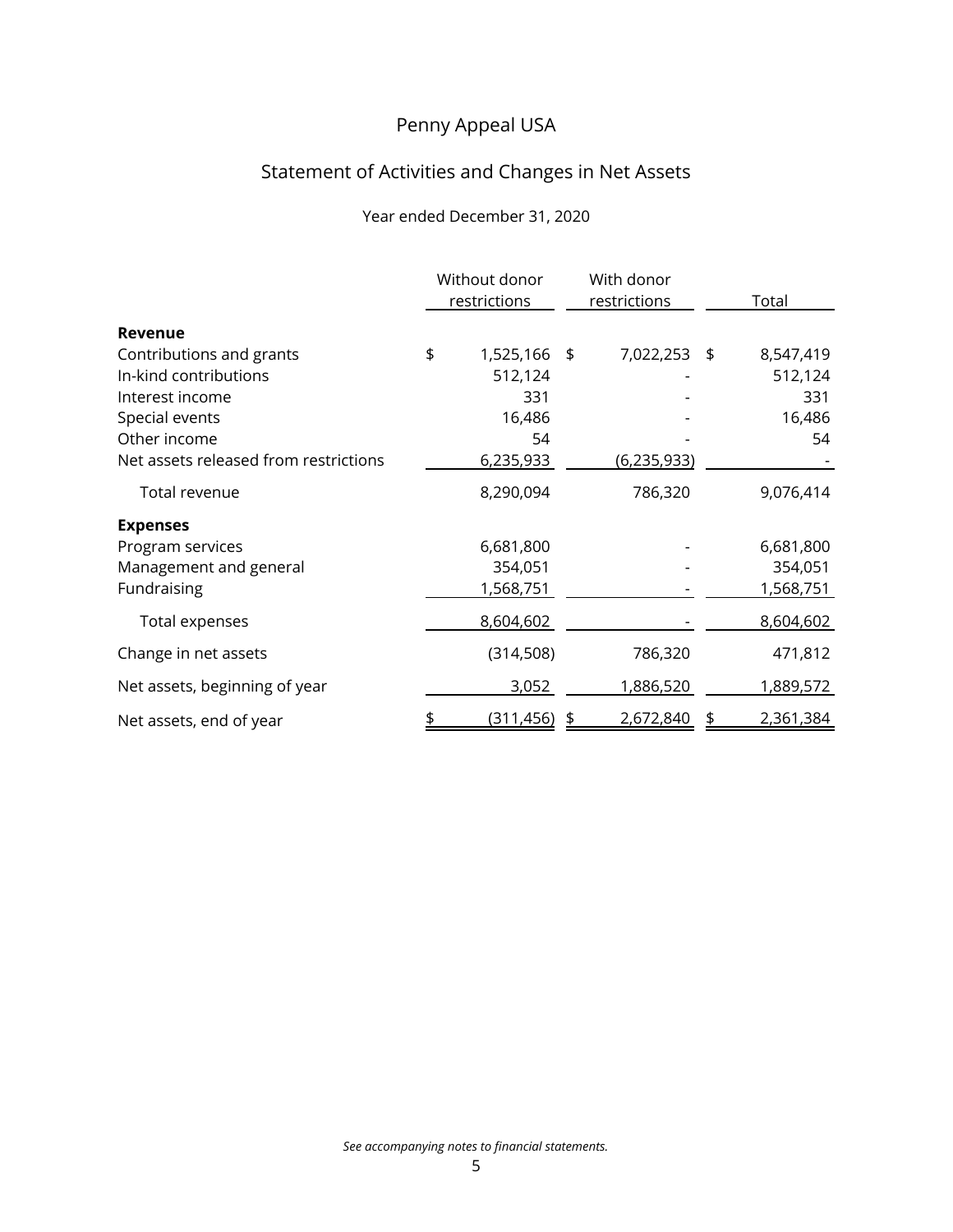## Statement of Functional Expenses

| Salaries<br>Payroll taxes<br>Fringe benefits<br>Subgrants<br>Donated program supplies | Appeal at<br>Home<br>25,017 \$<br>1,993<br>5.329<br>1,162<br>73 | Education<br>First<br>21,030 \$<br>1,767<br>4.770<br>59,079<br>1,162 | Emergency<br>Response<br>83,580 \$<br>6,361<br>11.177<br>1,072,254<br>1,039,037<br>4,887 | Feed our<br>World<br>57,901 \$<br>4,441<br>8,315<br>219,994 | Heal<br>Humanity<br>154,388 \$<br>12,225<br>50,216<br>(80, 824)<br>2,603 | Income<br>Generation<br>54,125 \$<br>4,172<br>7,973<br>311,014 | Orphan Kind<br>76,387 \$<br>5,872<br>11,673 | Religious<br>Giving<br>60,328 \$<br>4,652 | <b>Thirst Relief</b><br>67,813 \$<br>5,218 | Advocacy<br>$-5$ | Other<br>programs<br>$-5$<br>$\overline{\phantom{a}}$ | Program<br>Services<br>600,569 \$<br>46,701 | Management<br>and General<br>176,402 \$<br>15,128 | Fundraising<br>269,862 \$<br>20,949 | Total<br>Expenses<br>1,046,833<br>82,778 |
|---------------------------------------------------------------------------------------|-----------------------------------------------------------------|----------------------------------------------------------------------|------------------------------------------------------------------------------------------|-------------------------------------------------------------|--------------------------------------------------------------------------|----------------------------------------------------------------|---------------------------------------------|-------------------------------------------|--------------------------------------------|------------------|-------------------------------------------------------|---------------------------------------------|---------------------------------------------------|-------------------------------------|------------------------------------------|
|                                                                                       |                                                                 |                                                                      |                                                                                          |                                                             |                                                                          |                                                                |                                             |                                           |                                            |                  |                                                       |                                             |                                                   |                                     |                                          |
|                                                                                       |                                                                 |                                                                      |                                                                                          |                                                             |                                                                          |                                                                |                                             |                                           |                                            |                  |                                                       |                                             |                                                   |                                     |                                          |
|                                                                                       |                                                                 |                                                                      |                                                                                          |                                                             |                                                                          |                                                                |                                             |                                           |                                            |                  |                                                       |                                             |                                                   |                                     |                                          |
|                                                                                       |                                                                 |                                                                      |                                                                                          |                                                             |                                                                          |                                                                |                                             |                                           |                                            |                  |                                                       |                                             |                                                   |                                     |                                          |
|                                                                                       |                                                                 |                                                                      |                                                                                          |                                                             |                                                                          |                                                                |                                             | 8,356                                     | 10,499                                     |                  | 5,300                                                 | 123,608                                     | 24,872                                            | 42,061                              | 190,541                                  |
|                                                                                       |                                                                 |                                                                      |                                                                                          |                                                             |                                                                          |                                                                | 682,008                                     | 742,333                                   | 545,277                                    |                  | 175                                                   | 3,551,310                                   |                                                   |                                     | 3,551,310                                |
|                                                                                       |                                                                 |                                                                      |                                                                                          |                                                             |                                                                          |                                                                |                                             |                                           |                                            |                  | $\overline{\phantom{a}}$                              | 1,041,640                                   |                                                   |                                     | 1,041,640                                |
| Contractors                                                                           |                                                                 |                                                                      |                                                                                          | 4,325                                                       | 86,511                                                                   | 3,861                                                          | 4,279                                       | 3,861                                     | 4,000                                      |                  | 2,602                                                 | 116,650                                     |                                                   | 187,960                             | 304,610                                  |
| Events                                                                                |                                                                 |                                                                      | 200                                                                                      | $\sim$                                                      |                                                                          | $\overline{\phantom{a}}$                                       |                                             |                                           |                                            |                  | $\overline{\phantom{a}}$                              | 200                                         | 2,299                                             | 90,275                              | 92,774                                   |
| Marketing                                                                             |                                                                 | $\overline{\phantom{a}}$                                             | 30,045                                                                                   | 7,067                                                       | 5,781                                                                    | 2,975                                                          | 6,956                                       | 29,873                                    | 13,100                                     | 28               | 743                                                   | 96,641                                      |                                                   | 812,549                             | 909,190                                  |
| Travel                                                                                |                                                                 |                                                                      |                                                                                          |                                                             | 1.708                                                                    |                                                                |                                             |                                           |                                            |                  | $\overline{\phantom{a}}$                              | 1,708                                       | 20,648                                            | 36,823                              | 59,179                                   |
| Amortization                                                                          | 454                                                             | 288                                                                  | 2,026                                                                                    | 1,026                                                       | 1,026                                                                    | 829                                                            | 1,364                                       | 1,026                                     | 1,224                                      |                  | $\overline{\phantom{a}}$                              | 9,263                                       | 6,602                                             | 6,198                               | 22,063                                   |
| Bank & processing fees                                                                | 511                                                             | 1,084                                                                | 37,869                                                                                   | 9,298                                                       | 5,819                                                                    | 10,651                                                         | 14,894                                      | 16,780                                    | 28,339                                     |                  | $\overline{\phantom{a}}$                              | 125,245                                     | 1,496                                             | 59,471                              | 186,212                                  |
| Depreciation                                                                          | 636                                                             | 434                                                                  | 1,975                                                                                    | 900                                                         | 900                                                                      | 900                                                            | 1,074                                       | 900                                       | 900                                        |                  | $\overline{\phantom{a}}$                              | 8,619                                       | 1,712                                             | 7,661                               | 17,992                                   |
| Information technology                                                                | 564                                                             | 282                                                                  | 4.742                                                                                    | 2.879                                                       | 3.155                                                                    | 1,581                                                          | 4.742                                       | 3,161                                     | 4.460                                      |                  | $\overline{\phantom{a}}$                              | 25,566                                      | 43,320                                            | 53,688                              | 122,574                                  |
| Insurance                                                                             | 286                                                             | 143                                                                  | 1,845                                                                                    | 1,087                                                       | 2.788                                                                    | 615                                                            | 1,844                                       | 1,230                                     | 1,702                                      |                  | $\sim$                                                | 11,540                                      | 615                                               | 1,844                               | 13,999                                   |
| Licenses and registrations                                                            |                                                                 | $\sim$                                                               | $\overline{\phantom{a}}$                                                                 | $\sim$                                                      |                                                                          | $\overline{\phantom{a}}$                                       | $\sim$                                      | $\overline{\phantom{a}}$                  |                                            |                  | $\sim$                                                |                                             | 12,724                                            | 2,253                               | 14,977                                   |
| Rent and utilities                                                                    | 2,707                                                           | 1,354                                                                | 12,613                                                                                   | 7,055                                                       | 45.689                                                                   | 4.204                                                          | 12,613                                      | 8.408                                     | 11,259                                     |                  | $\overline{\phantom{a}}$                              | 105,902                                     | 4,300                                             | 39,673                              | 149,875                                  |
| Postage and mailing                                                                   |                                                                 | $\overline{\phantom{a}}$                                             | 7,409                                                                                    | 2,286                                                       |                                                                          | 1,301                                                          | 183                                         | 1,301                                     |                                            |                  | 290                                                   | 12,770                                      | 1,950                                             | 114,276                             | 128,996                                  |
| Printing                                                                              |                                                                 |                                                                      | 1,231                                                                                    | 3,571                                                       |                                                                          | 1,300                                                          | $\sim$                                      | 1,300                                     |                                            |                  | 1,116                                                 | 8,518                                       | 254                                               | 46,470                              | 55,242                                   |
| Professional fees                                                                     | 102                                                             | 51                                                                   | 530                                                                                      | 392                                                         | 1,827                                                                    | 177                                                            | 530                                         | 354                                       | 479                                        | 1.090            | 40                                                    | 5,572                                       | 44,686                                            | 103,890                             | 154,148                                  |
| Subscriptions                                                                         | 41                                                              | 20                                                                   | 81                                                                                       | 34                                                          | 352                                                                      | 27                                                             | 81                                          | 54                                        | 61                                         | 10,000           | 1,250                                                 | 12,001                                      | 6,341                                             | 5,605                               | 23,947                                   |
| Supplies                                                                              |                                                                 |                                                                      | (120)                                                                                    |                                                             | 767                                                                      |                                                                | 227                                         |                                           |                                            |                  | 1,926                                                 | 2,800                                       | 1,176                                             | 88,772                              | 92,748                                   |
| Bad debt                                                                              |                                                                 |                                                                      |                                                                                          |                                                             |                                                                          | 18,707                                                         |                                             |                                           | 16,488                                     |                  | $\sim$                                                | 35,195                                      |                                                   | 23,495                              | 58,690                                   |
| Repairs and maintenance                                                               |                                                                 | $\overline{2}$                                                       |                                                                                          | $\overline{2}$                                              | 20,490                                                                   |                                                                | 5                                           |                                           |                                            |                  | 99                                                    | 20,617                                      | 534                                               | 5.854                               | 27,005                                   |
| Miscellaneous                                                                         |                                                                 |                                                                      |                                                                                          |                                                             | 203                                                                      |                                                                |                                             |                                           |                                            |                  | 99                                                    | 302                                         | 1,082                                             | 1,716                               | 3,100                                    |
| Total functional expenses                                                             | 38,879                                                          | 91,466<br>\$                                                         | 2,317,747                                                                                | 330,573                                                     | 315,624<br>-\$                                                           | 424,414<br>-\$                                                 | 824,732                                     | 883,921                                   | 710,823<br>- \$                            | $11,118$ \$      | 13,640<br>1.5                                         | 5,962,937 \$                                | 366,141                                           | 2,021,345<br>\$                     | 8,350,423<br>\$                          |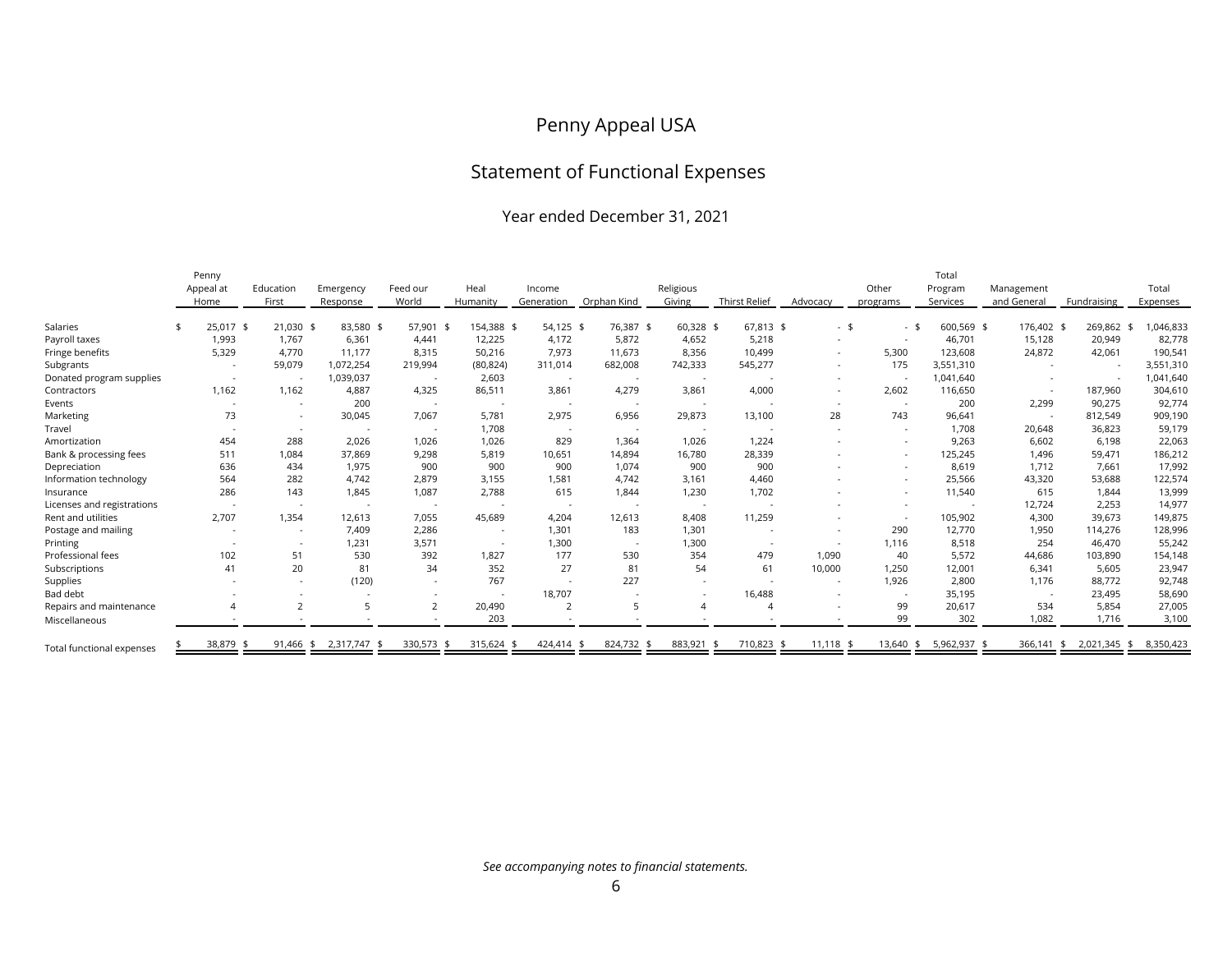## Statement of Functional Expenses

|                                  | Penny     |                          |              |     |                          |      |                          |                          |                          |           |                      |                          |          | Total        |      |             |             |         |              |
|----------------------------------|-----------|--------------------------|--------------|-----|--------------------------|------|--------------------------|--------------------------|--------------------------|-----------|----------------------|--------------------------|----------|--------------|------|-------------|-------------|---------|--------------|
|                                  | Appeal at | Education                | Emergency    |     | Feed our                 |      | Heal                     | Income                   |                          | Religious |                      |                          | Other    | Program      |      | Management  |             |         | Total        |
|                                  | Home      | First                    | Response     |     | World                    |      | Humanity                 | Generation               | Orphan Kind              | Giving    | <b>Thirst Relief</b> | Advocacy                 | programs | Services     |      | and General | Fundraising |         | Expenses     |
| Salaries                         | 145.366   | 46,347                   | 54,182       | -\$ | 45,016                   | - \$ | 45,016                   | 45,016                   | 53,954                   | 50,150    | 51,829               | \$<br>$-5$               |          | 536,876      | - \$ | 152,707     |             | 247,902 | 937,485      |
| Payroll taxes                    | 11,698    | 3,639                    | 4,244        |     | 3,530                    |      | 3,530                    | 3,530                    | 4,214                    | 3,934     | 4,052                |                          |          | 42,371       |      | 11,838      |             | 19,452  | 73,661       |
| Fringe benefits                  | 47,053    | 7,663                    | 9,567        |     | 7,015                    |      | 7,700                    | 7,700                    | 8,624                    | 7,917     | 8,442                |                          |          | 111,681      |      | 23,335      |             | 35,346  | 170,362      |
| Subgrants                        | 150,343   | 108,125                  | 2,667,475    |     | 385,346                  |      | 10,000                   | 96,515                   | 418,989                  | 657,518   | 363,921              | 5,600                    | (750)    | 4,863,082    |      | $\sim$      |             |         | 4,863,082    |
| Donated program supplies         |           |                          | 423,224      |     |                          |      | $\overline{\phantom{a}}$ |                          |                          |           |                      |                          |          | 423,224      |      |             |             | 88,900  | 512,124      |
| Contractors                      | 3,542     | 1,931                    | 2,157        |     | 2,157                    |      | 2,157                    | 2,157                    | 2,157                    | 2,157     | 2,607                |                          | 2,808    | 23,830       |      | 6,306       |             | 33,491  | 63,627       |
| Events                           |           |                          |              |     |                          |      |                          |                          |                          |           |                      |                          |          |              |      | 699         |             | 43,369  | 44,068       |
| Marketing                        | 1,914     | 208                      | 58,456       |     | 8,976                    |      | 1,842                    | 888                      | 14,675                   | 155,695   | 13,250               | 480                      |          | 256,384      |      | 729         |             | 677,014 | 934,127      |
| Travel                           |           |                          | 189          |     |                          |      |                          |                          |                          |           |                      |                          |          | 189          |      | 7,949       |             | 52,946  | 61,084       |
| Amortization                     | 1,363     | 515                      | 515          |     | 515                      |      | 515                      | 515                      | 515                      | 515       | 515                  |                          |          | 5,483        |      | 1,060       |             | 4,765   | 11,308       |
| Bank & processing fees           | 5,849     | 844                      | 79,938       |     | 11,802                   |      | 12,461                   | 21,844                   | 37,950                   | 24,782    | 28,385               |                          | $\sim$   | 223,855      |      | 175         |             | 76,312  | 300,342      |
| Depreciation                     | 1,867     | 720                      | 720          |     | 720                      |      | 720                      | 720                      | 720                      | 720       | 720                  |                          | $\sim$   | 7,627        |      | 1,460       |             | 6,554   | 15,641       |
| Information technology           | 620       | 410                      | 554          |     | 185                      |      | 185                      | 185                      | 554                      | 369       | 369                  |                          |          | 3,431        |      | 29,414      |             | 11,265  | 44,110       |
| Insurance                        | 1,452     | 476                      | 1,429        |     | 476                      |      | 476                      | 476                      | 1,429                    | 952       | 952                  |                          |          | 8,118        |      | 476         |             | 1,429   | 10,023       |
| Licenses and registrations       | 847       | $\sim$                   |              |     | $\overline{\phantom{a}}$ |      |                          | $\overline{\phantom{a}}$ | $\overline{\phantom{a}}$ |           |                      | 120                      |          | 967          |      | 16,366      |             |         | 17,333       |
| Rent and utilities               | 44,832    | 4.410                    | 10,361       |     | 4,463                    |      | 4,408                    | 4,410                    | 10,360                   | 7,386     | 7,385                |                          |          | 98,015       |      | 10,734      |             | 34,304  | 143,053      |
| Postage and mailing              | 99        | $\overline{\phantom{a}}$ | 319          |     | $\overline{\phantom{a}}$ |      |                          |                          | 285                      |           |                      |                          | 1,446    | 2,149        |      | 4,929       |             | 90,728  | 97,806       |
| Printing                         | 186       | ٠                        | 4,987        |     |                          |      |                          |                          | 738                      |           |                      |                          | 2,032    | 7,943        |      | 5,845       |             | 27,249  | 41,037       |
| Professional fees                | 12,167    | 192                      | 3,645        |     | 192                      |      | 192                      | 192                      | 225                      | 209       | 209                  | 87                       | 120      | 17,430       |      | 68,901      |             | 86,691  | 173,022      |
| Subscriptions                    |           | $\overline{\phantom{a}}$ | 598          |     | 18                       |      | 15                       |                          | $\overline{\phantom{a}}$ |           | $\sim$               | 19,750                   |          | 20,381       |      | 7,250       |             | 28,783  | 56,414       |
| Supplies                         | 3,397     | $\sim$                   | 4,784        |     | 47                       |      |                          |                          |                          | 68        |                      | 4,000                    | 2,798    | 15,094       |      | 2,496       |             | 2,251   | 19,841       |
| <b>Bad debt</b>                  | (17, 920) |                          |              |     |                          |      |                          |                          |                          |           |                      | $\overline{\phantom{a}}$ |          | (17,920)     |      |             |             |         | (17, 920)    |
| Repairs and maintenance          | 31,590    |                          |              |     |                          |      |                          |                          |                          |           |                      |                          |          | 31,590       |      |             |             |         | 31,590       |
| Interest expense                 |           |                          |              |     |                          |      |                          |                          |                          |           |                      |                          |          |              |      | 1,382       |             |         | 1,382        |
| <b>Total functional expenses</b> | 446,265   | 175,480                  | \$ 3,327,344 |     | 470,458                  |      | 89,217                   | 184,148                  | 555,389                  | 912,372   | 482,636              | 30,037                   | 8,454    | \$ 6,681,800 |      | 354,051     | \$1,568,751 |         | \$ 8,604,602 |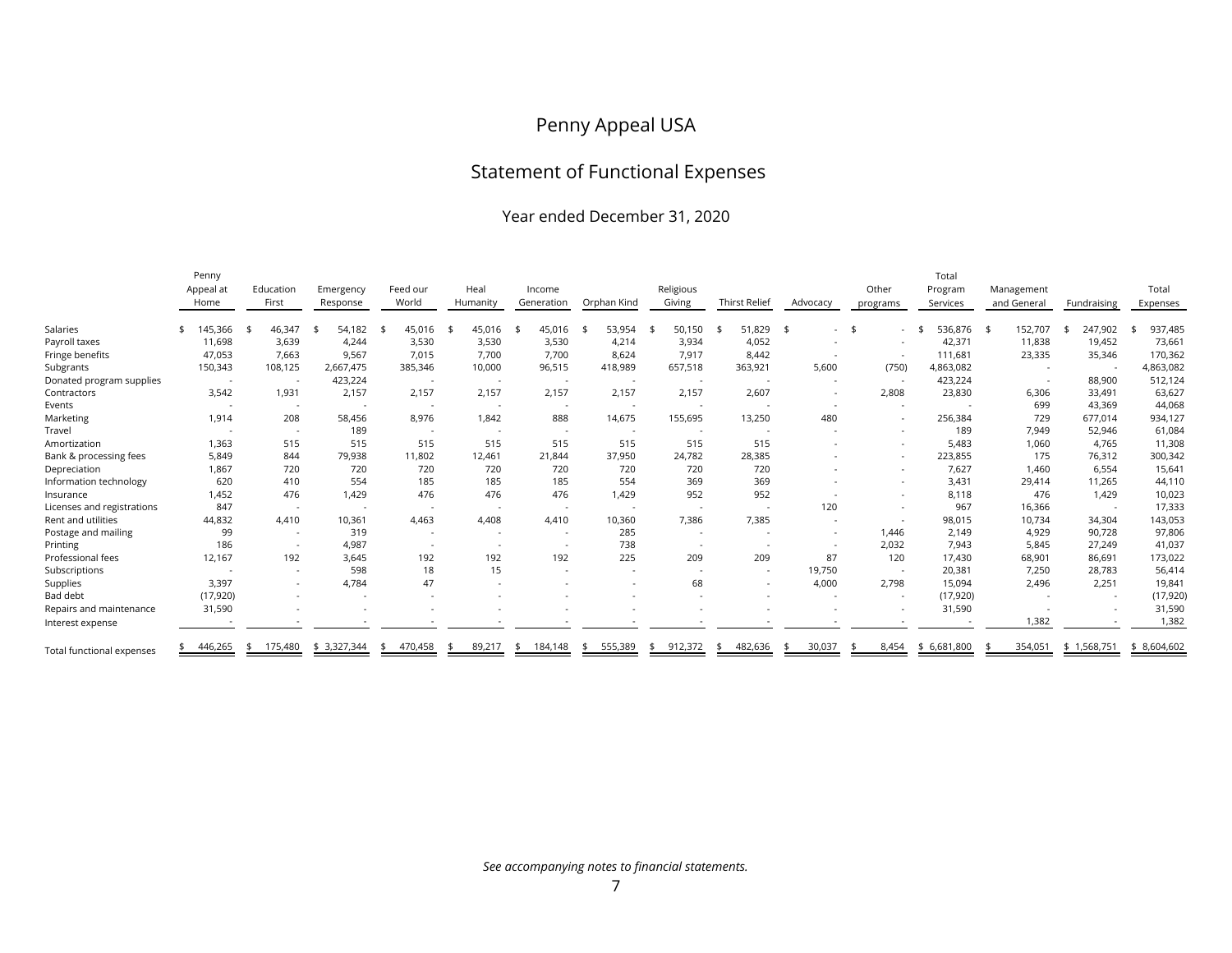## Statements of Cash Flows

Years ended December 31, 2021 and 2020

|                                                           | 2021            | 2020            |
|-----------------------------------------------------------|-----------------|-----------------|
| <b>Cash flow from operating activities</b>                |                 |                 |
| Net change in net assets                                  | \$<br>1,106,483 | \$<br>471,812   |
| Adjustments to reconcile change in net assets to net cash |                 |                 |
| provided by operating activities:                         |                 |                 |
| Depreciation                                              | 17,990          | 15,641          |
| Amortization                                              | 22,063          | 11,308          |
| PPP loan forgiveness                                      | (206, 467)      |                 |
| Changes in operating assets and liabilities:              |                 |                 |
| Grants and accounts receivable                            | (146, 941)      | 20,474          |
| Deposits                                                  | 9,022           | (7,033)         |
| Prepaid expenses and other assets                         | 117,304         | (147, 545)      |
| Accounts payable and accrued expenses                     | (157, 449)      | 82,007          |
| Deferred revenue                                          | 9,681           | 30,348          |
| Subgrants payable                                         | 785,050         | 304,492         |
| Net cash flows provided by operating activities           | 1,556,736       | 781,504         |
| <b>Cash flow from investing activities</b>                |                 |                 |
| Purchase of equipment                                     | (116, 177)      | (20, 853)       |
| Net cash flows used in investing activities               | (116, 177)      | (20, 853)       |
| <b>Cash flows from financing activities</b>               |                 |                 |
| Proceeds from PPP loan                                    |                 | 206,467         |
| Net cash flows provided by financing activities           |                 | 206,467         |
| Net change in cash and cash equivalents                   | 1,440,559       | 967,118         |
| Cash and cash equivalents, beginning of year              | 3,145,378       | 2,178,260       |
| Cash and cash equivalents, end of year                    | 4,585,937       | \$<br>3,145,378 |
| <b>Non-cash financing activities:</b>                     |                 |                 |
| PPP loan forgiveness during the year                      | \$<br>427,658   | \$              |

*See accompanying notes to financial statements.*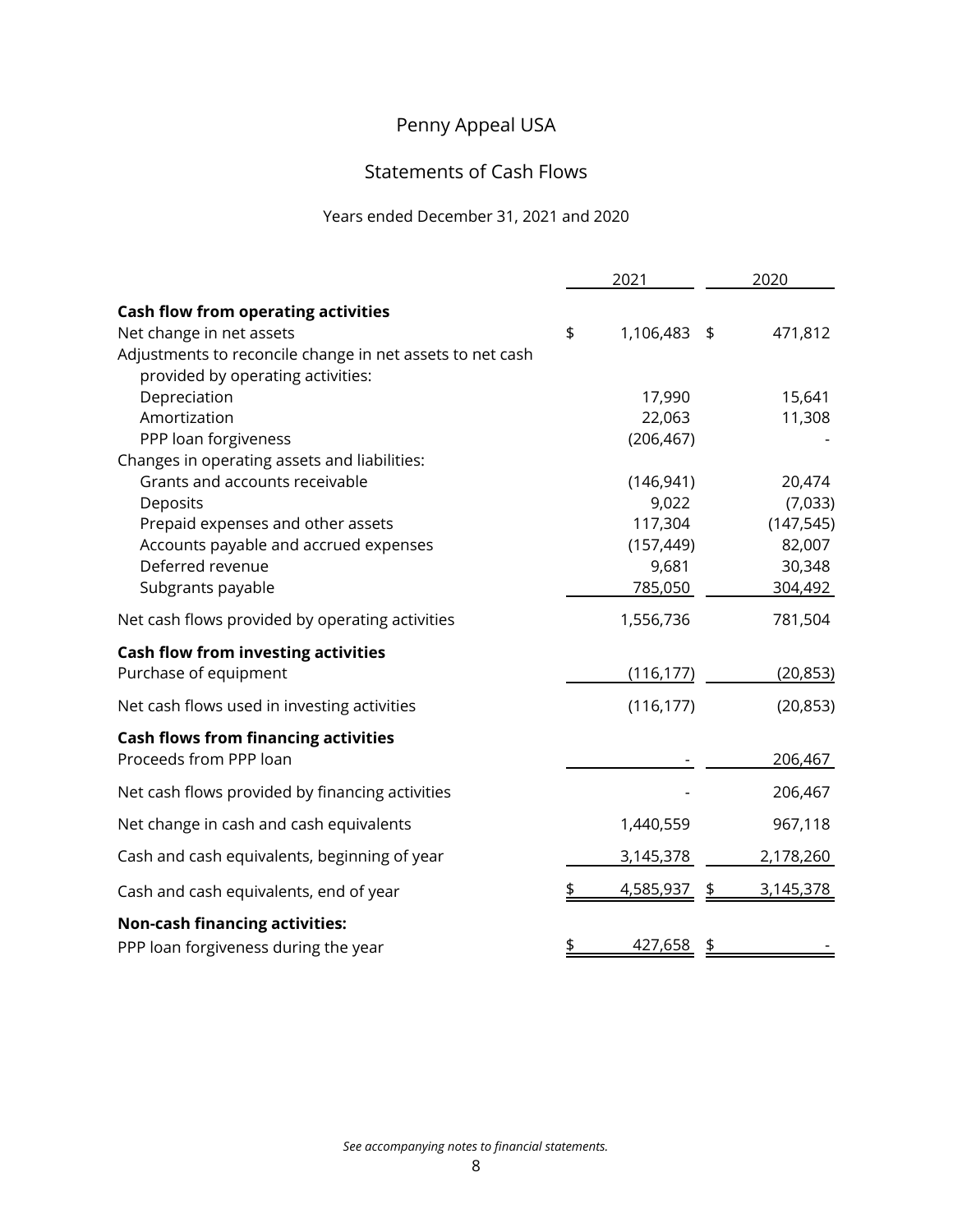### Notes to Financial Statements

Years ended December 31, 2021 and 2020

#### **Note 1 - Organization and Nature of Activities**

#### *Organization*

Penny Appeal USA (PAUSA) is a 501(c)(3) relief and development organization with a really big vision for the world. It works to create the best societies possible by breaking the cycles of need and poverty for good. Through both short-term relief efforts and long-term development programs, PAUSA works to turn people's small change into a big difference.

#### *Nature of Activities*

Penny Appeal's programs are as follows:

Penny Appeal USA @Home- Domestic programming is focused on four categories: Support to Homeless communities, Refugee Resettlement, Domestic Violence Support and Education Support. Support to homeless communities focuses on those transitioning through homelessness by providing a range of social services such as access to food, hygiene packs, winter packs and access to medical assistance. Similar assistance is provided to refugees. Victims of domestic violence are able to find refuge in our transitional shelter in North Carolina where they are able to access a range of services. Education is a vital part of helping children get the start in life they need to ensure a successful future. We focus on giving children access to quality education by proving comfortable facilities and the necessary tools they need to succeed.

Emergency Response- When disasters strike and people find themselves in need of essential goods and services, Penny Appeal USA is there to help. We've assisted tens of thousands of individuals with life-saving food, shelter, water, and have also paid out cash grants to families across the US impacted by COVID-19.

Feed Our World- Each year, our Feed Our World (FOW) program provides life-saving, nutritious meals to the poor and needy. The range of FOW programs help combat food malnutrition in crisishit countries across Asia, Africa and the Middle East as well as here at home.

Heal Humanity- Our program is dedicated to providing much needed healthcare facilities and medical aid to those most in need. Heal Health programs help build and refurbish healthcare facilities as well as provide medical essentials needed for patients who lack that access.

Income Generation- As part of our efforts to eradicate poverty in a sustainable way, our income generation programs focus on providing rural communities with the tools and skills they need to escape poverty once and for all. This program works to break the cycle of poverty by providing families with the resources they need to sustain themselves.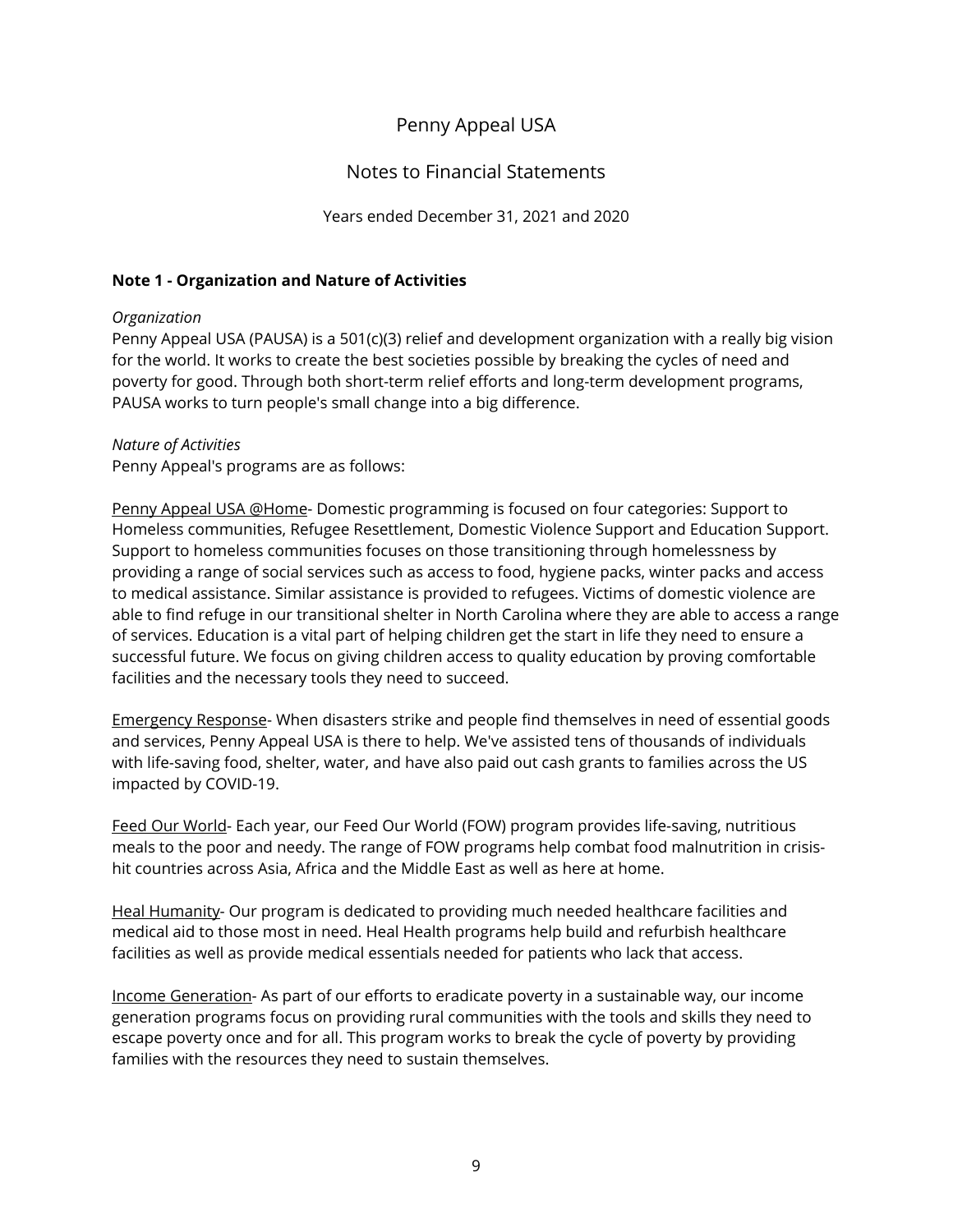## Notes to Financial Statements (Continued)

#### **Note 1 - Organization and Nature of Activities (Continued)**

Orphan Kind- Orphaned children deserve the best in life. That's why we've opted to do away with the 1:1 model. With multiple donors providing each child with all the essentials for their emotional, psychological, and physical growth, we can help every orphan pave a sustainable way to a brighter future in the face of tremendous loss. Your support provides nutritious meals, clothes, healthcare and an education to orphaned children.

Religious Giving- As a Muslim-led organization, we are dedicated to giving Muslim donors the opportunity to partake in religious giving as mandated by their faith. Offerings include Zakat, Fidya/Kiffarah, Sadaqah Jariyah, Aqiqah and Qurbani.

Thirst Relief- Through our Thirst Relief programs, we're providing safe water to enable communities to drink, wash, clean and irrigate their crops as well as hydrate their animals. Our Thirst Relief programs lead to healthier lives, better educated communities and a route out of poverty.

Advocacy- Providing direct services alone will not eradicate poverty. We also work to raise the voices of the poor and marginalized both here in the US and globally to ensure real meaningful change at all levels.

#### **Note 2 - Significant Accounting Policies**

#### *Basis of Accounting*

The accompanying financial statements have been prepared in accordance with accounting principles generally accepted in the United States ("GAAP") promulgated by the Financial Accounting Standards Board Accounting Standards Codification (ASC or the guidance).

#### *Use of Estimates*

Preparation of financial statements in accordance with GAAP requires management to make estimates and assumptions that affect the reported amounts of assets and liabilities and disclosure of contingent assets and liabilities at the date of the financial statements and the reported amounts of revenues and expenses during the reporting period. Actual results could differ from those estimates, and those differences could be material.

#### *COVID-19 Risks and Uncertainties*

The ongoing COVID-19 coronavirus pandemic (COVID-19) continues to have a global impact creating uncertainty, volatility, and disruption across economies and financial markets. PAUSA's operational and financial performance will depend on certain developments, including the duration and spread of COVID-19 and its impact on PAUSA and its donors, employees and vendors. As such, COVID-19 could have a material adverse effect on PAUSA's financial position in the future. The ultimate duration and impact of the COVID-19 outbreak on PAUSA's financial position cannot be reasonably estimated at this time.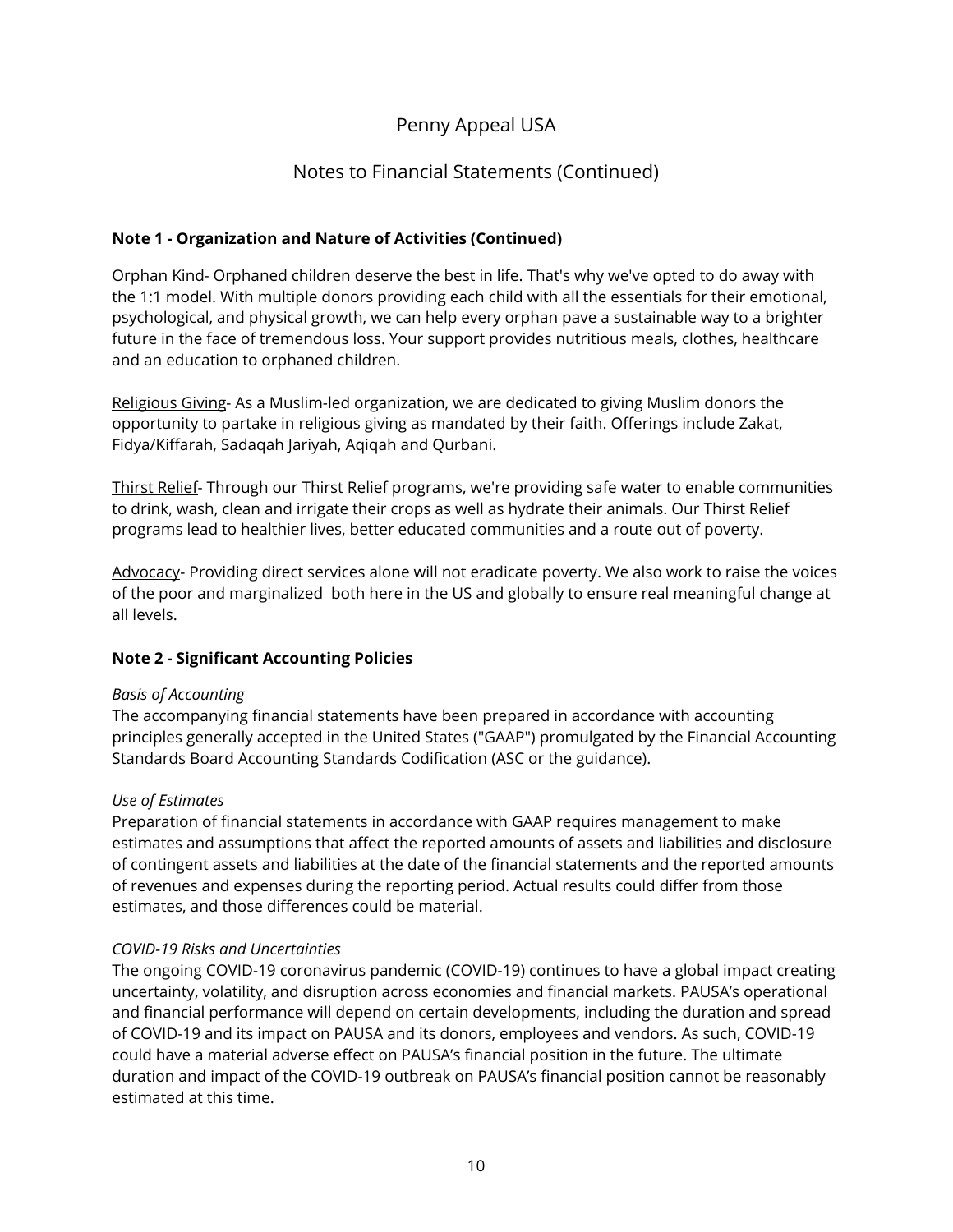## Notes to Financial Statements (Continued)

#### **Note 2 - Significant Accounting Policies (Continued)**

#### *Net Assets*

Net assets, revenues, gains, and losses are classified based on the existence or absence of donor imposed restrictions. Accordingly, net assets and changes therein are classified and reported as follows:

Net Assets Without Donor Restrictions - Net assets available for use in general operations and not subject to donor restrictions. The Board has designated a portion of net assets without donor restrictions to support programmatic and administrative activities.

Net Assets With Donor Restrictions - Net assets subject to donor-imposed restrictions. Some donorimposed restrictions are temporary in nature, such as those that will be met by the passage of time or other events specified by the donor. Other donor-imposed restrictions are perpetual in nature, where the donor stipulates that resources be maintained in perpetuity. Donor-imposed restrictions are released when a restriction expires, that is, when the stipulated time has elapsed, when the stipulated purpose has been fulfilled, or both. As of December 31, 2021 and 2020, respectively, PAUSA had donor restricted balances of \$3,348,795 and \$2,672,840.

#### *Loans Payable*

PAUSA records loans payable at the outstanding principal balance plus accrued interest.

#### *Sub-grants Payable*

PAUSA records grants as liabilities upon approval and are generally expected to be paid out within one operating period.

#### *Cash and Cash Equivalents*

PAUSA considers all cash and highly liquid financial instruments with original maturities of three months or less, which are neither held for nor restricted by donors for long-term purposes, to be cash and cash equivalents. At various times throughout the year cash and cash equivalents may exceed the federally insured limit; however, PAUSA has not experienced any losses in such accounts and management believes it is not exposed to any significant credit risk.

#### *Functional Allocation of Expenses*

The costs of program and supporting services activities have been summarized in the statements of activities and changes in net assets. The statements of functional expenses present the natural classification detail of expenses by function. Certain categories of expenses are attributed to more than one program or supporting function, and therefore, require allocation on a reasonable basis that is consistently applied. Depreciation and amortization, salaries, fringe benefits, payroll taxes, and information technology are allocated on the basis of estimates of time and effort.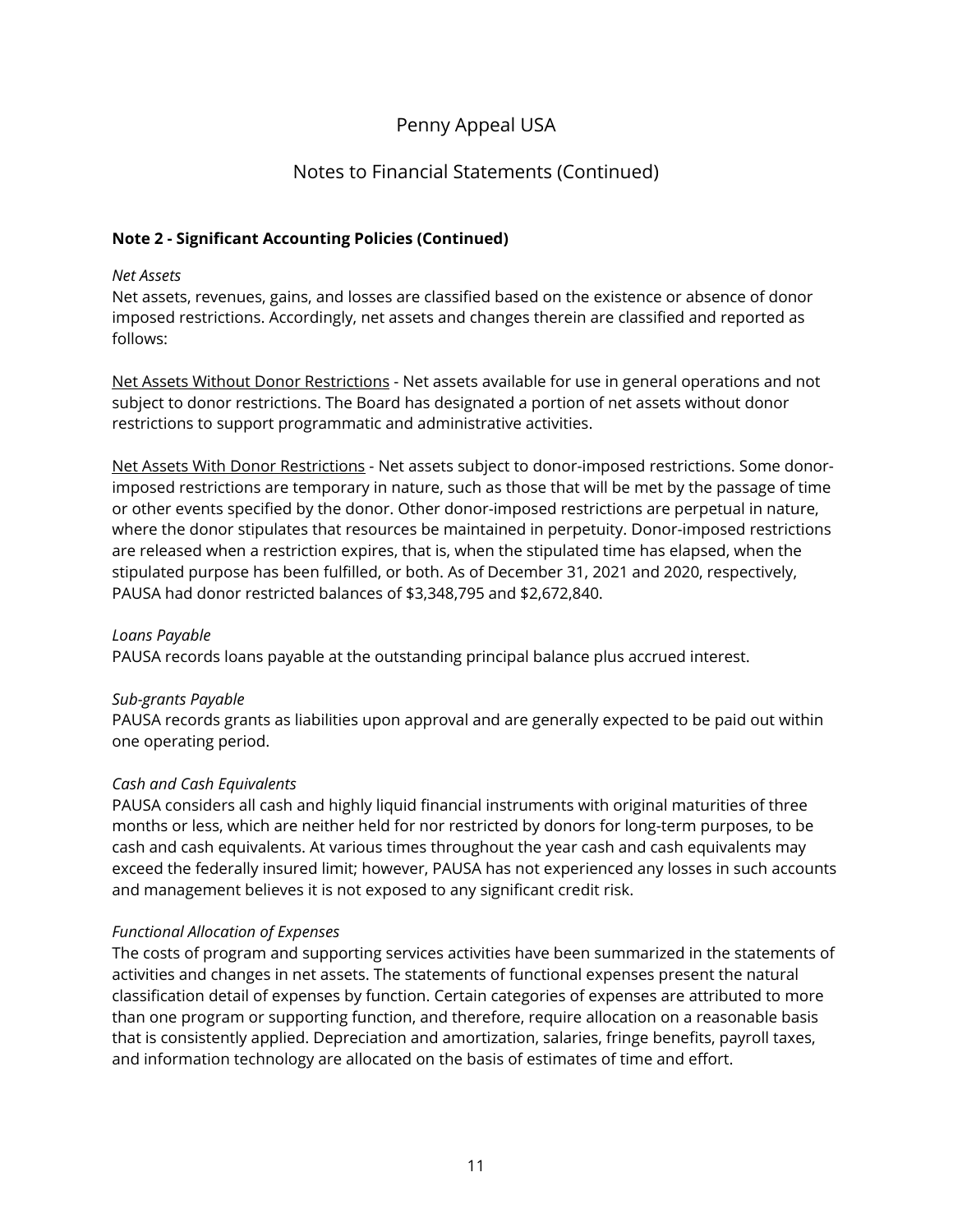## Notes to Financial Statements (Continued)

#### **Note 2 - Significant Accounting Policies (Continued)**

In 2021, PAUSA had a special fundraising event, Punchline Comedy Tour. Expenses related to this event were \$255,917 and are recorded as fundraising expenses in the statement of functional expenses for the year ended December 31, 2021.

#### *Subsequent Events*

PAUSA has evaluated subsequent events for disclosure and recognition through March 25, 2022, the date on which these financial statements were available to be issued.

#### *Fair Value Measurement and Disclosure*

Financial assets and liabilities are reported at fair value in the financial statements based on the framework established in the fair value measurement and disclosure accounting guidance. Fair value is the price that would be received to sell an asset or paid to transfer a liability in an orderly transaction in the principal, or most advantageous, market at the measurement date under market conditions regardless of whether that price is directly observable or estimated using another valuation technique. The framework is based on input in the valuation and requires that observable inputs be used in the valuation when available. The disclosure of fair value estimates in the fair value accounting guidance includes a hierarchy based on whether significant valuation inputs are observable. In determining the level of the hierarchy, the highest priority is given to unadjusted quoted prices in active markets and the lowest priority to unobservable inputs that reflect our significant assumptions. The three levels of the hierarchy are as follows:

Level 1 – Inputs to the valuation methodology are quoted prices (unadjusted) for identical assets or liabilities traded in active markets that PAUSA can access at the measurement date.

Level 2 – Inputs other than quoted prices including within Level 1 that are observable for the asset or liability, either directly or indirectly. These include quoted prices for similar assets or liabilities in active markets, quoted prices for identical or similar assets or liabilities in markets that are not active, inputs other than quoted prices that are observable for the asset or liability and market corroborated inputs.

Level 3 – Inputs to the valuation methodology are unobservable for the asset or liability and are significant to the fair value measurement.

In some cases, the inputs used to measure the fair value of an asset or liability might be categorized within different levels of the fair value hierarchy. In those cases, the fair value measurement is categorized in its entirety in the same level of the fair value hierarchy as the lowest level input that is significant to the entire measurement. Assessing the significance of a particular input to the entire measurement requires judgment, taking into account factors specific to the asset or liability.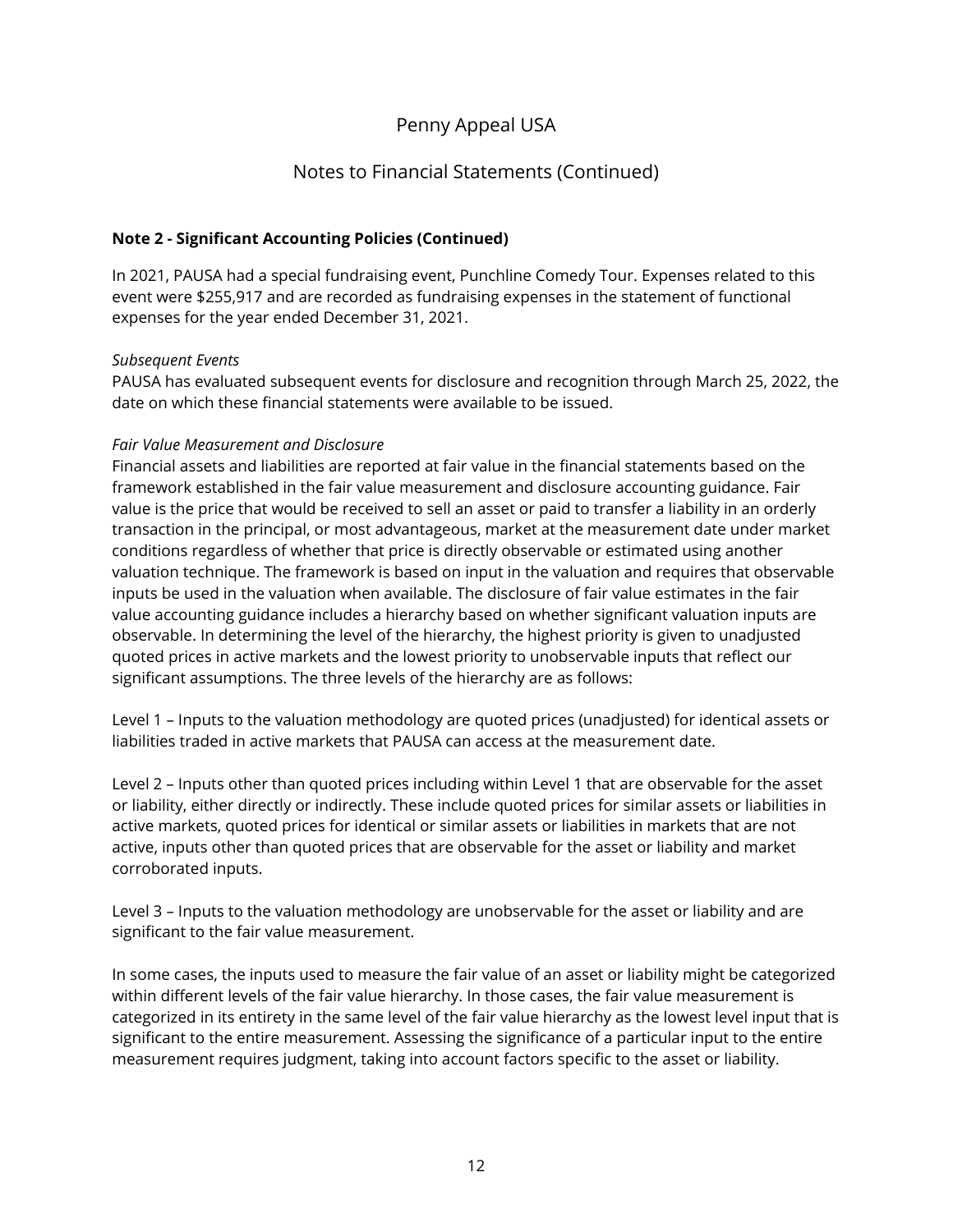## Notes to Financial Statements (Continued)

#### **Note 2 - Significant Accounting Policies (Continued)**

Fair values are based on quoted market prices when available (Level 1). When market prices are not available, fair value is generally estimated using current market inputs for similar financial instruments with comparable terms and credit quality, commonly referred to as matrix pricing (Level 2). In instances where there is little or no market activity for the same or similar instruments, estimates fair value using methods, models and assumptions that management believes are relevant to the particular asset or liability. This may include discounted cash flow analysis or other income based approaches (Level 3). These valuation techniques involve some level of management estimation and judgment. Where appropriate, adjustments are included to reflect the risk inherent in a particular methodology, model or input used and are reflective of the assumptions that market participants would use in valuing assets or liabilities.

#### *Grants and Accounts Receivable*

Grants and accounts receivable are recognized as revenue or gains in the period received and as assets, decreases of liabilities or expenses depending on the form of the benefits received. Grants and accounts receivable due in excess of one year are discounted at the risk-adjusted interest rate designed to reflect the assumptions market participants would use in pricing the asset. Grants and accounts receivable as of December 31, 2021 and 2020 are expected to be collected in the next fiscal year.

PAUSA establishes an allowance for doubtful accounts for receivables based on a review by management of the likelihood of collectibility. The allowance for uncollectible accounts was \$57,691 and \$0 as of December 31, 2021 and 2020, respectively. Management records adjustments as necessary to bad debt expense for uncollectible receivables. These adjustments are reflected in the statement of activities and changes in net assets in the period written off. For the years ended December 31, 2021 and 2020, respectively \$58,690 and \$0, has been recorded as bad debt expense.

#### *Contributions*

Contributions received are recorded as revenues without donor restriction or with donor restriction based on the existence or nature of any donor restrictions. When a restriction expires, that is, when a stipulated time restriction ends or purpose is accomplished, net assets with donor restriction are reclassified to net assets without donor restriction and are reported in the statement of activities and changes in net assets as net assets released from restrictions. Grants awarded for which all requirements for payment have not been met are recorded as recoverable grants in the statement of activities and changes in net assets in the year management determines no further obligation exist.

Conditional contributions, with a measurable performance or other barrier and a right of return, are not recognized until the conditions on which they depend have been met.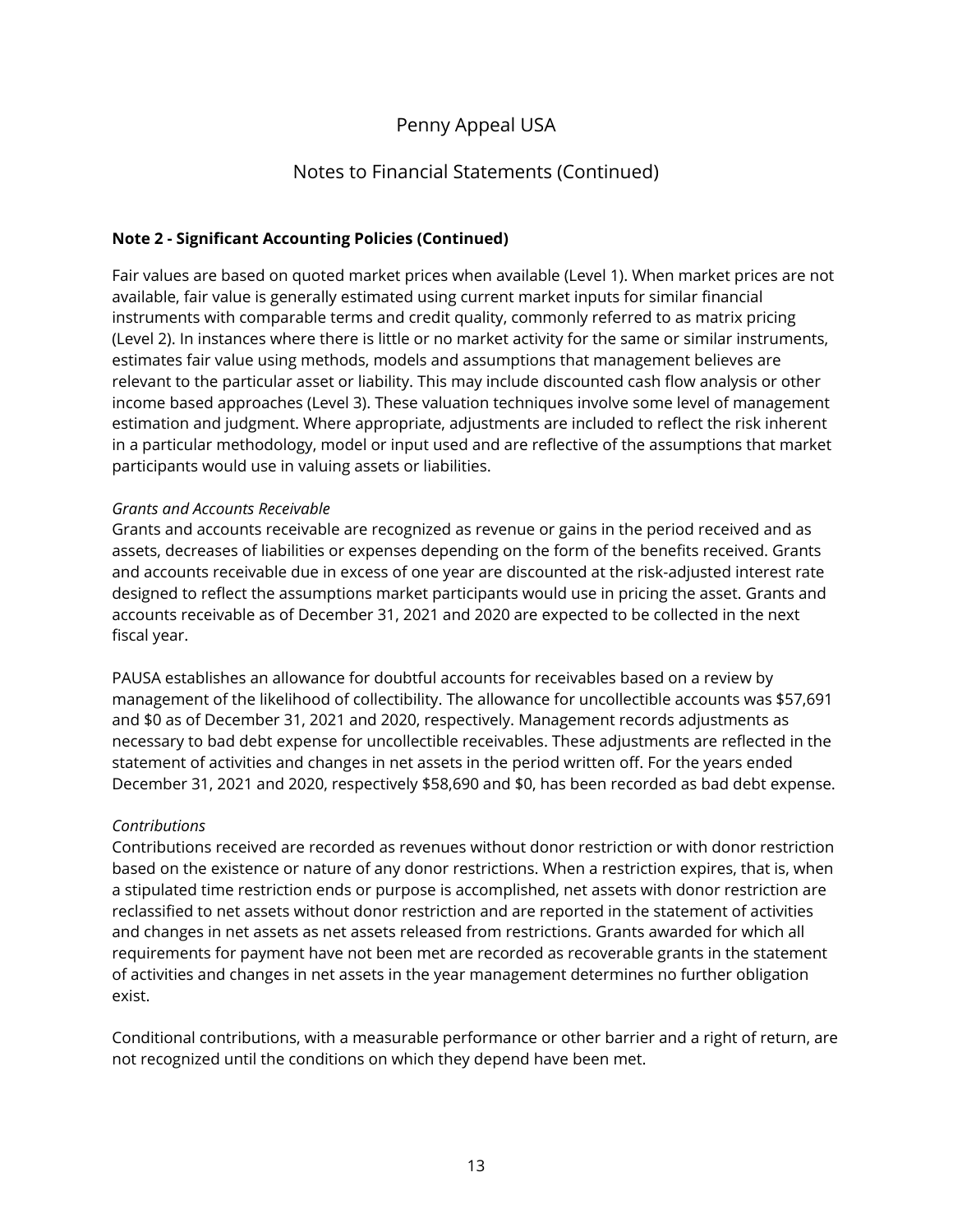### Notes to Financial Statements (Continued)

#### **Note 2 - Significant Accounting Policies (Continued)**

#### *Donated Goods and Services*

Contributed nonfinancial assets and services are recorded in the accompanying statement of activities and changes in net assets at estimated fair value in the year received.

#### *Income Taxes*

PAUSA is exempt from federal and state income taxes under Section 501(c)(3) of the Internal Revenue Code and has been classified as an organization that is not a private foundation. PAUSA is subject to income tax on any unrelated business income less applicable deductions. PAUSA determined that it was not required to record a liability related to uncertain tax positions.

#### *Property and Equipment*

Property and equipment consist of furniture, office equipment, computer equipment and intangible assets recorded at cost and depreciated on a straight line basis over the estimated useful lives of the assets (3-10 years). PAUSA capitalizes all property and equipment purchases in excess of \$750 with a useful life greater than one year.

#### *Reclassifications*

Certain reclassifications of amounts previously reported have been made to the accompanying financial statements to maintain consistency between periods presented. The reclassifications had no impact on previously reported net assets.

#### **Note 3 - Liquidity and Availability of Resources**

Financial assets available for general expenditure, that is, without donor or other restrictions limiting their use, within one year of the date of the statement of financial position, comprise the following:

|                                                                           | 2021        | 2020        |
|---------------------------------------------------------------------------|-------------|-------------|
| Cash and cash equivalents                                                 | 4,585,937   | 3,145,378   |
| Grants and accounts receivable                                            | 265,625     | 118,684     |
| Total financial assets available within one year                          | 4,851,562   | 3,264,062   |
| Less amounts restricted by donor                                          | (3,348,795) | (2,672,840) |
| Total financial assets available for general expenditures within one year | 1,502,767   | 591,222     |

As part of its liquidity management plan, management structures its financial assets to be available as its obligations come due.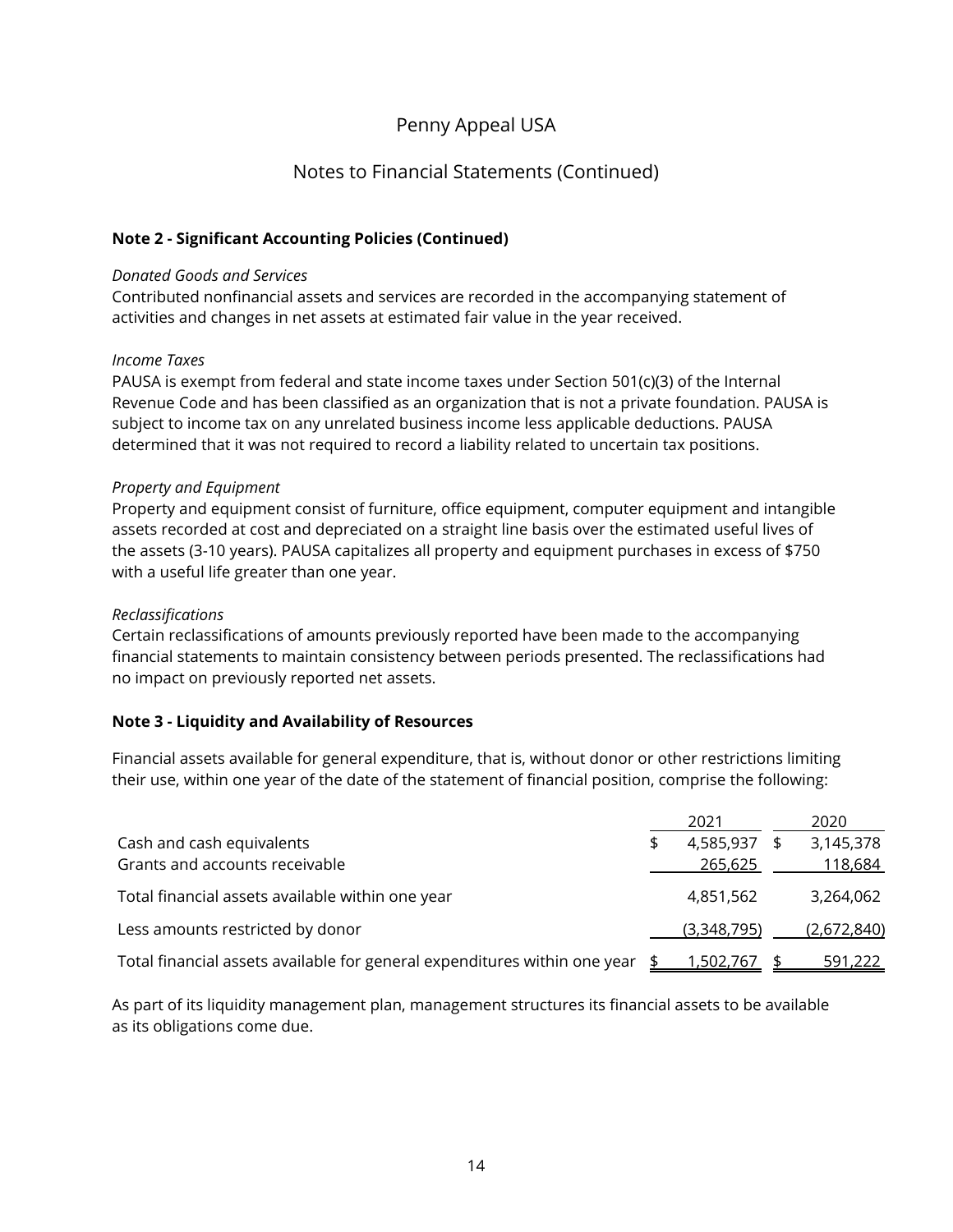### Notes to Financial Statements (Continued)

#### **Note 4 - Payroll Protection Program Loan**

In May 2020, PAUSA received a loan pursuant to the Paycheck Protection Program, a program implemented and federally authorized under the Coronavirus Aid, Relief, and Economic Security (CARES) Act, in the amount of \$205,085 (the PPP Loan). PAUSA received forgiveness of the PPP Loan on May 7, 2021 and concurrently recorded a gain on loan extinguishment on the statement of activities and changes in net assets for the forgiveness of principal and accrued interest of \$206,467.

In February 2021, PAUSA received a second PPP loan in the amount of \$221,185. PAUSA received forgiveness of the second PPP Loan from the SBA on December 9, 2021 and concurrently recorded a gain on loan extinguishment on the statement of activities and changes in net assets for the forgiveness of principal and accrued interest of \$221,191.

#### **Note 5 - In-Kind Contributions**

PAUSA recognized in-kind contributions of \$1,041,640 and \$512,124 for fiscal years 2021 and 2020, respectively. These non-cash contributions were as follows for the years ended December 31:

|                                             |                                        |                      | Program                 | Donor                                                            | Valuation                                                                                                                    |
|---------------------------------------------|----------------------------------------|----------------------|-------------------------|------------------------------------------------------------------|------------------------------------------------------------------------------------------------------------------------------|
| Nonfinancial asset<br>Professional services | 2021<br>\$<br>$\overline{\phantom{0}}$ | \$<br>2020<br>88,900 | benefited<br>Supporting | restriction<br>None                                              | technique<br>Estimated<br>using current<br>rate of<br>professional<br>providing the<br>service                               |
| Food and supplies                           | \$1,041,640                            | \$<br>423,224        | Emergency<br>Response   | Restricted for<br>use in the<br>Emergency<br>Response<br>program | Based on<br>wholesale<br>value that<br>would be<br>received<br>selling similar<br>products in<br>the United<br><b>States</b> |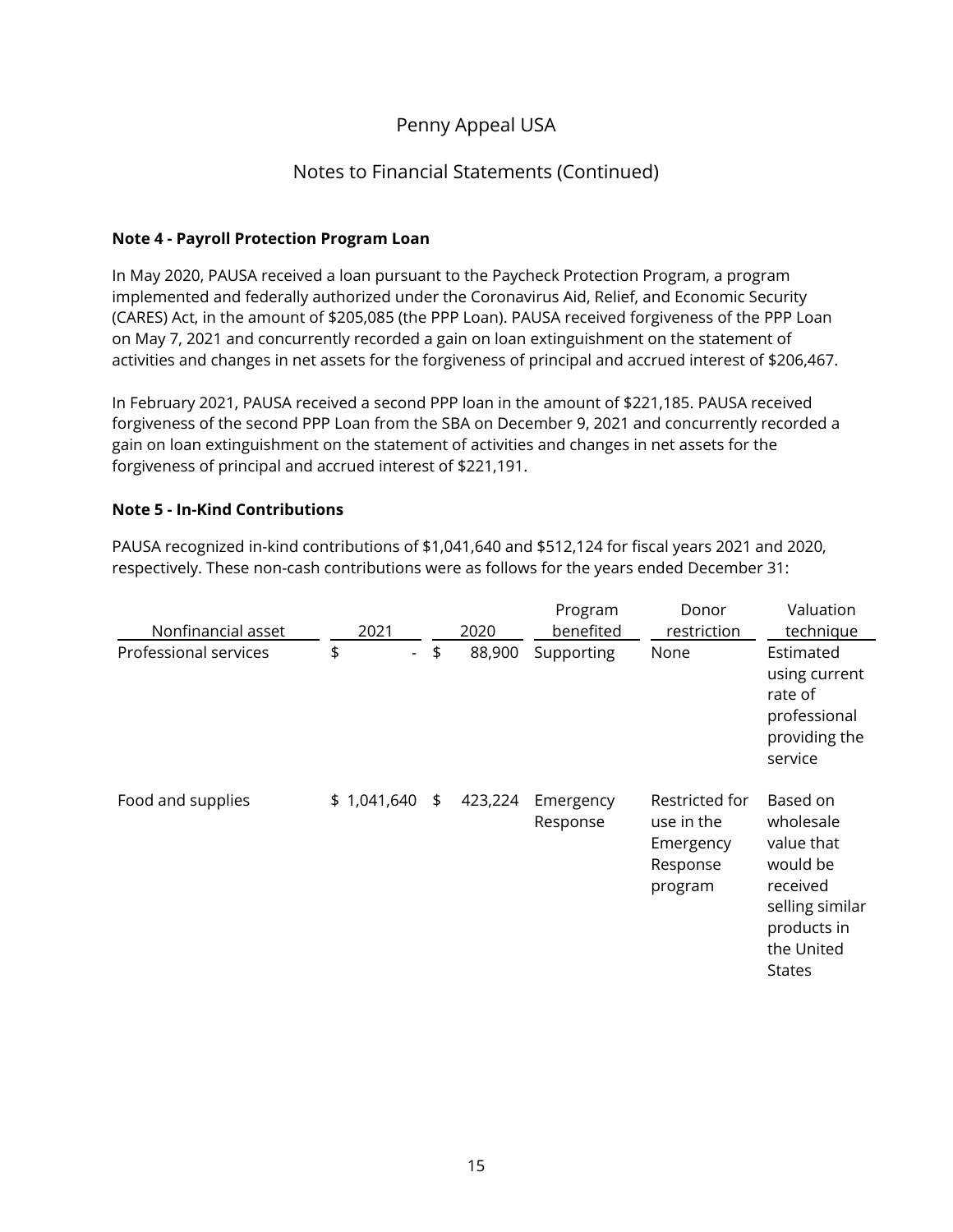## Notes to Financial Statements (Continued)

#### **Note 6 - Property and Equipment**

Property and equipment consists of the following at December 31:

|                                                | 2021        | 2020        |
|------------------------------------------------|-------------|-------------|
| Furniture and fixtures                         | \$<br>9,945 | \$<br>9,945 |
| Office equipment                               | 49,186      | 48,701      |
| Auto                                           | 42,000      | 42,000      |
| Website and software                           | 157,241     | 62,681      |
|                                                | 258,372     | 163,327     |
| Less accumulated depreciation and amortization | (89, 373)   | (70, 452)   |
|                                                | 168,999     | 92,875      |

#### **Note 7 - Commitments**

PAUSA leases office space under non-cancelable lease agreements that expire at various dates through August 2022. Rent expense, including operating charges and real estate expense, amount to approximately \$136,171 and \$134,659, for the years ended December 31, 2021 and 2020, respectively.

Future minimum lease payments are as follows:

| Year Ending December 31, |        |
|--------------------------|--------|
| 2022                     | 18.900 |
| Total                    | 18.90C |
|                          |        |

#### **Note 8 - Retirement Plan**

PAUSA sponsors a 401(k) Profit Sharing Plan for all employees who have met the eligibility requirements. PAUSA makes discretionary contributions each year as determined by the Board of Directors. For the years ending December 31, 2021 and 2020, no employer contributions were made to the Plan.